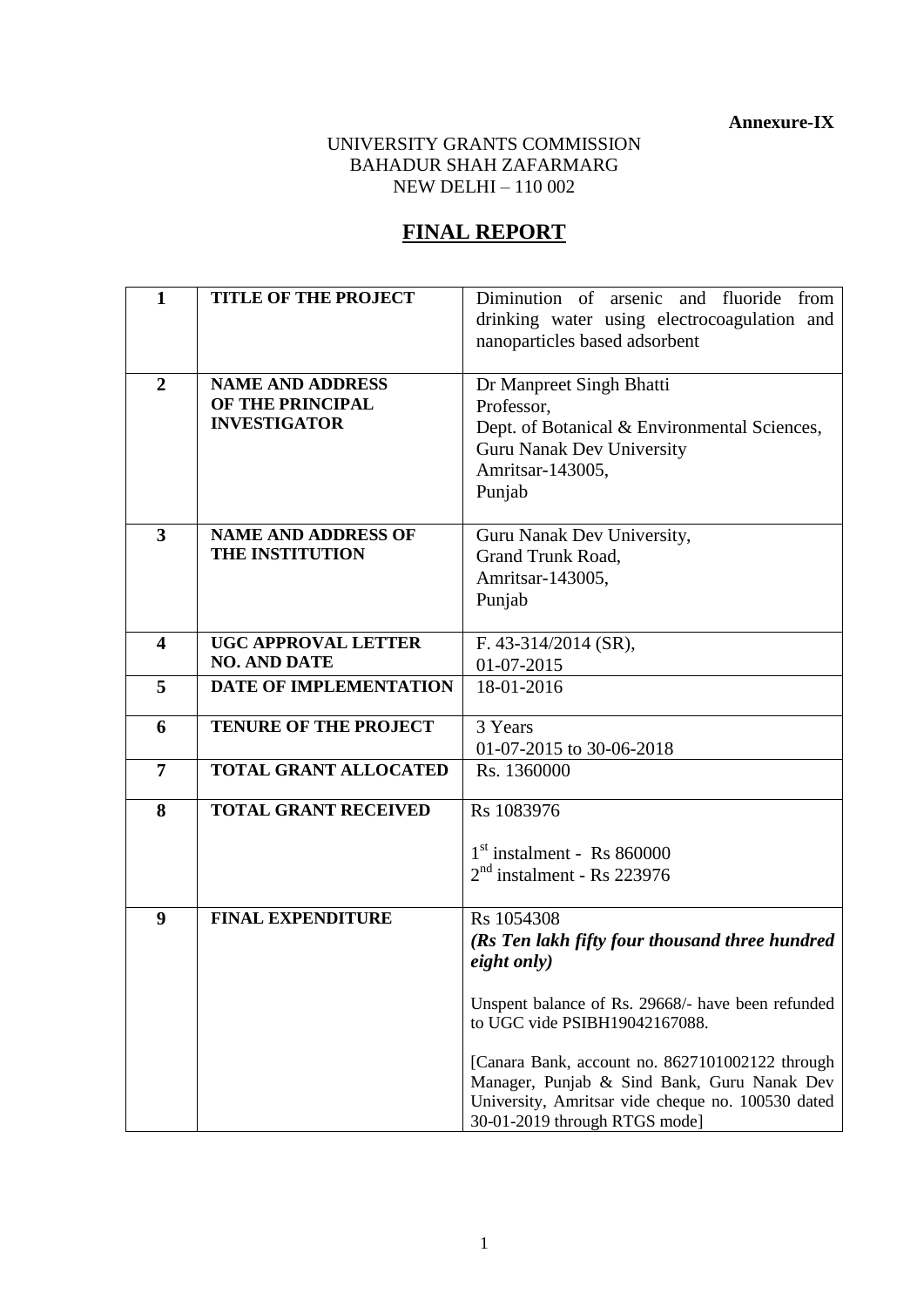## **10. TITLE OF THE PROJECT**

Diminution of arsenic and fluoride from drinking water using electrocoagulation and nanoparticles based adsorbent

## **11.OBJECTIVES OF THE PROJECT**

- (i) Development of batch/continuous flow electrocoagulation experimental setup for removal of arsenic and fluoride from drinking water under different process variables viz. pH, current density, treatment time and types of electrodes on the removal efficiency.
- (ii) Study of arsenic and fluoride removal efficiency through nanoparticles based adsorbents.
- (iii) Synergistic effect of electrocoagulation coupled with nanoparticles based adsorbents for enhancement in removal efficiency improved settling properties and minimizing energy consumption.

## **12.WHETHER OBJECTIVES WERE ACHIEVED: Yes**

## **13. ACHIEVEMENTS FROM THE PROJECT**

A low-cost portable method using visible range (520 nm) for arsenic concentration in drinking water was standardized (**Fig. 1**) and results were comparable with highly sophisticated techniques Inductively Coupled Plasma-Mass Spectrophotometer (**Fig. 2**).

High strength wastewater having 100 ppm arsenic strength was optimized for best electrode pair and optimum process conditions were established for energy-efficient arsenic removal. The process parameters viz. (i) pH, (ii) current density and (iii) treatment time were optimized for maximizing arsenic removal efficiency (**Fig. 3**).

Based on optimized process conditions, low strength arsenic water was investigated  $(> 50$ ppb) within a short period (15 min) using a stainless steel electrode pair. The process is highly energy-efficient and can be used as a standalone treatment system in villages.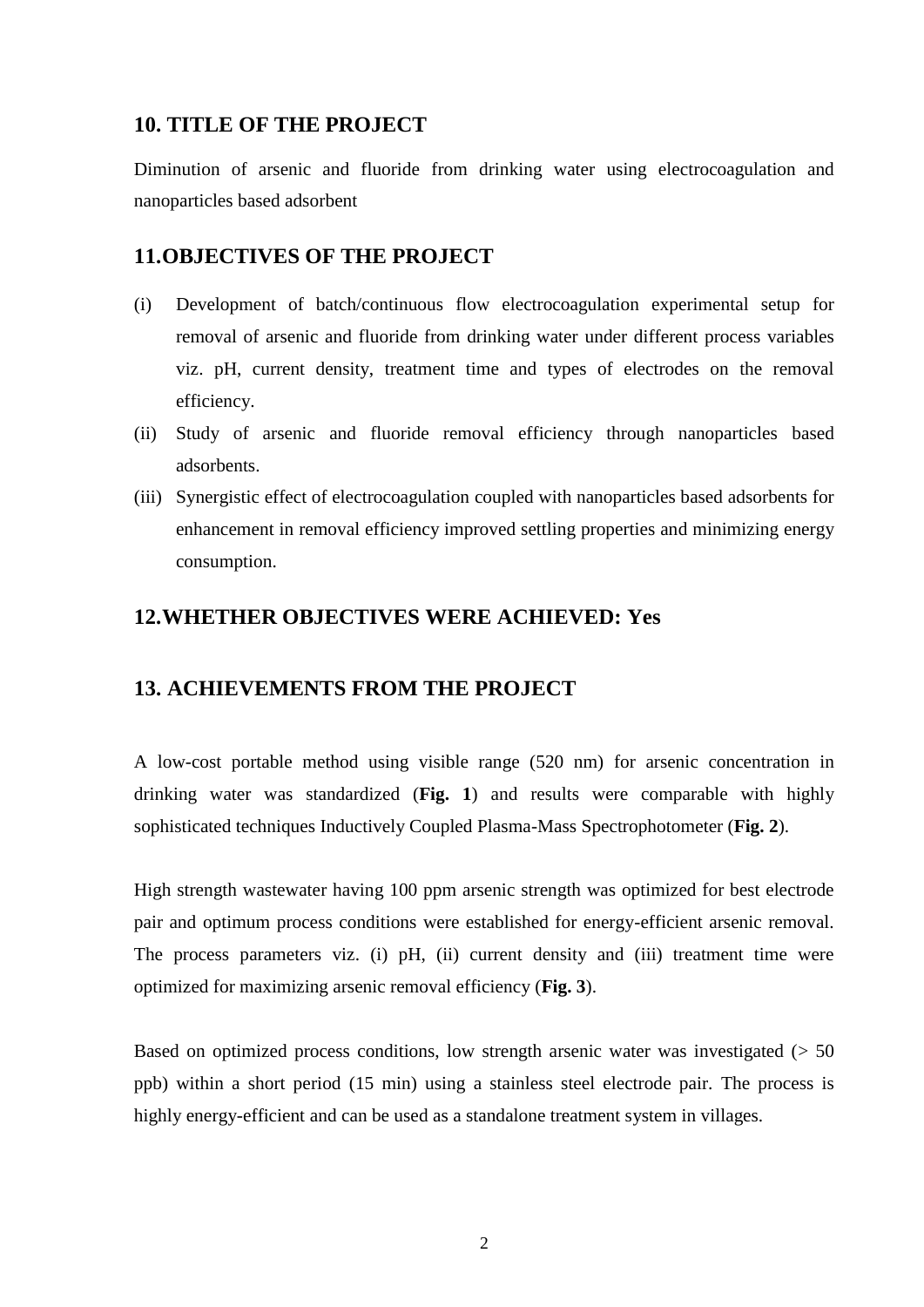For fluoride treatment, real groundwater samples were collected from various villages of Punjab and the highest fluoride concentration  $\sim$  4 ppm was investigated for electrocoagulation treatment by different electrode pairs and aluminium electrode gave best results.

Indigenously prepared iron nanoparticles did not give promising results and arsenic removal efficiency was low  $\left($  < 10%). Thus, nanoparticles were not used due to low efficiency and also gave light brownish colour to the sample, which will make it unfit for drinking.



Fig. 1 (a) Schematic presentation (b) Colour intensity of standards (c) Standard curve and (d) Mechanism of silver diethyldithiocarbamate method for arsenic detection. *(Reproduced with permission from Journal of Cleaner Production, 198, pp.693-703)*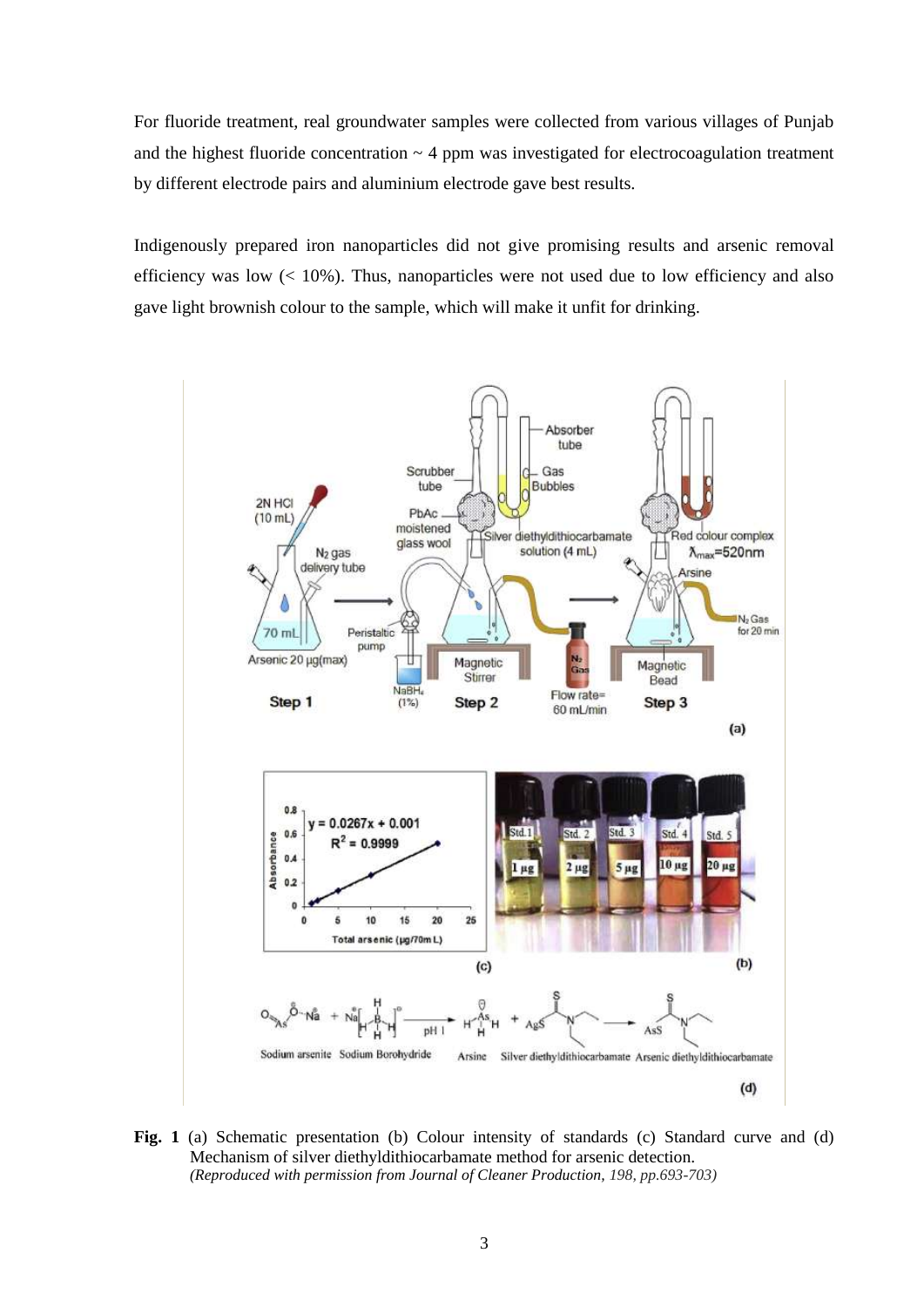**Fig. 2** Arsenic concentration determined by spectrophotometric method (Silver diethyldithiocarbamate) *vs.* inductively coupled Plasma-Mass Spectrophotometer

*(Reproduced with permission from Journal of Cleaner Production, 198, pp.693-703)*





**Fig. 3** (a) Normal percentage probability plot (b) 2-D (c) 3-D contour plot and (d) Overlay plot showing the effect of pH and treatment time on arsenic removal efficiency at a current density of 20 A/m<sup>2</sup> and 10 ppm arsenic concentration. *(Reproduced with permission from Journal of Cleaner Production, 198, pp.693-703)*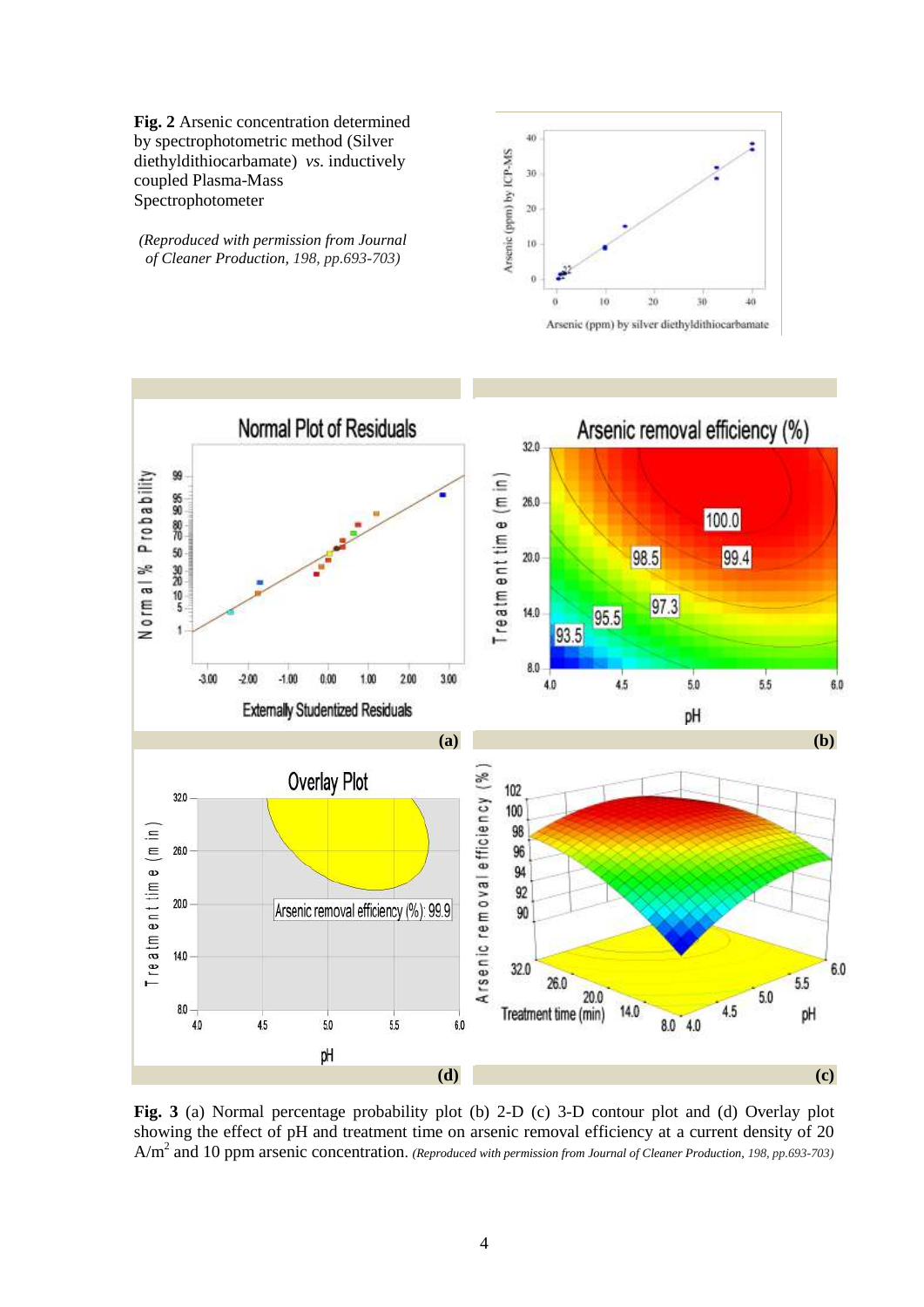### **14. SUMMARY OF THE FINDINGS (in 500 words)**

#### **Electrocoagulation treatment of arsenic in water**

Experiments were performed employing two factors Center Composite Design (CCD) strategy as per response surface methodology (RSM) approach. The independent variables were pH (4-6) and treatment time  $(8-32)$  min. The fixed parameters are arsenic concentration  $(10 \text{ ppm})$  and current density ( $A/m<sup>2</sup>$ ). The maximum arsenic removal efficiency (99.6 %) was achieved at pH 5.2 and treatment time of 20 min. The minimum arsenic removal efficiency (92%) was achieved at pH 4 and treatment time of 8 min. The sequential experimental design strategy was used for data modelling, and quadratic model was best fitted. The two-factor interaction (2-FI) between pH and treatment time showed an antagonistic effect and this effect was stronger when both pH and treatment time were kept near their maximum ranges. Optimized pH was further investigated at a higher initial arsenic concentration (55 and 100 ppm). One-factor-at-a-time (OFAT) approach with the quadratic design was employed having treatment time  $(5 - 25)$  min as independent variables. For 55 and 100 ppm initial arsenic concentration, the maximum removal efficiency of 97 % and 86%, respectively was achieved at 25 min treatment time. To investigate the effect of current density on arsenic removal efficiency, experiments were performed at 20 A/m<sup>2</sup> and 40  $A/m<sup>2</sup>$ , at optimized conditions i.e. pH 5.2 and treatment time of 15 min. The removal efficiency was more than 95% at 10 ppm, which is subsequently reduced to 80% at 100 ppm. Historical data design was used to compare the results of spectrophotometer method (silver diethyldithiocarbamate) *vs.* Inductively coupled plasma-mass spectrophotometer (ICP-MS).

#### *Use for sophisticated analytical techniques for process understanding of arsenic removal:*

The plot between zeta potential values and electrolysis time indicated that with an increase in the time of electrolysis, the value of zeta potential decreases which indicated the adsorption of negatively charged arsenic species onto the flocs of monomeric and polymeric iron hydroxide/oxyhydroxide. FTIR spectra and cyclic voltammetry results corroborated to the oxidation of As(III) to As(V) prior to the adsorption. Mass spectra of sludge revealed the formation of high molecular weight complex during electrocoagulation. SEM analysis indicated that with increasing arsenic concentration, an amorphous character was predominant. The EDX analysis confirmed the presence of arsenic and iron in the sludge, and the removal of arsenic from the water samples. XRD analysis of sludge indicated the formation of iron arsenate species like FeAsO<sub>4</sub> and Fe<sub>3</sub>AsO<sub>7</sub>.

The arsenic removal efficiency of 99.6% was achieved at a pH of 5.2 and a treatment time of 20 min employing stainless steel electrode pair at an inter-electrode distance of 15 mm. The current density of 20  $A/m^2$  was found to be sufficient for treatment up to 55 ppm of initial arsenic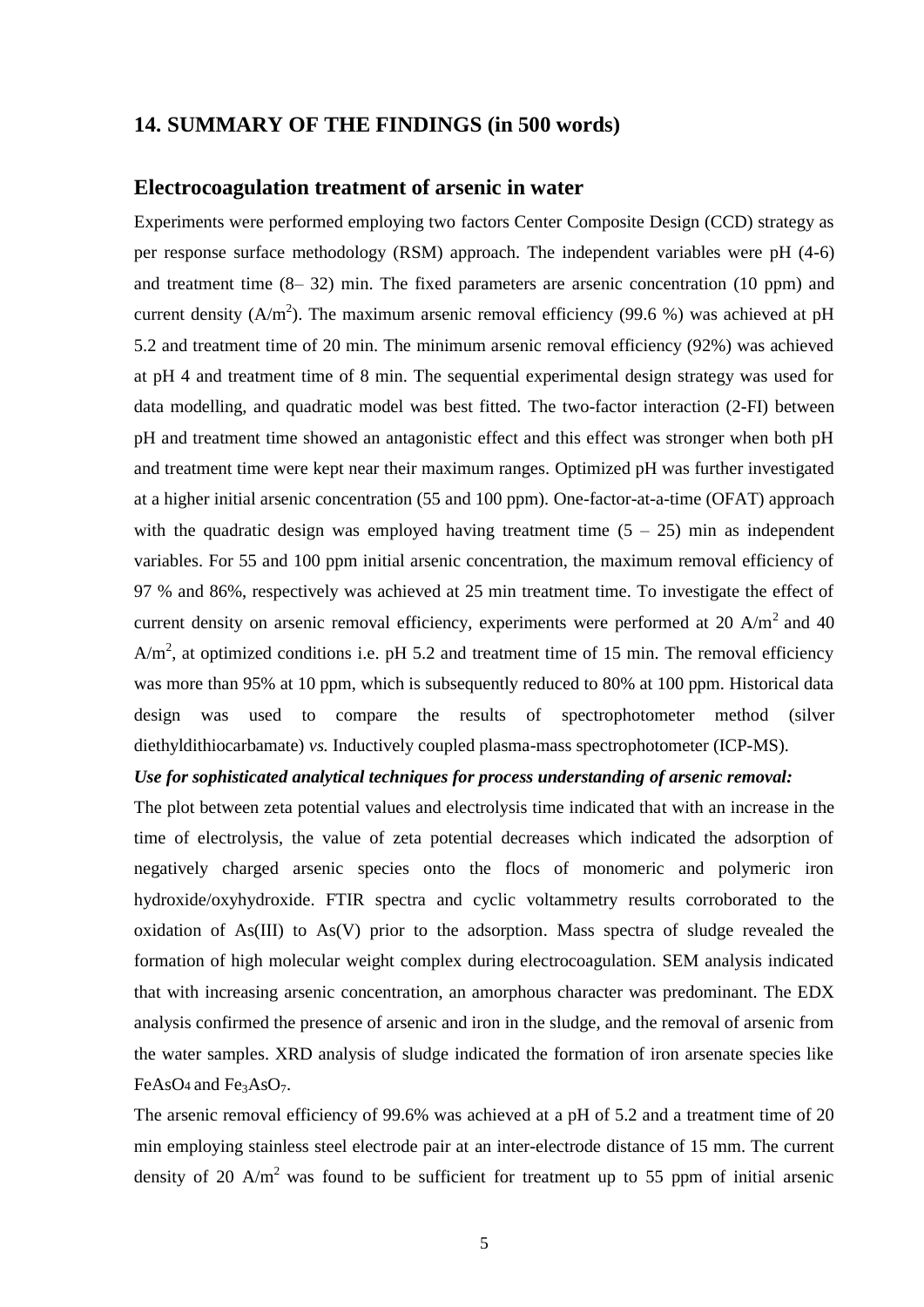concentration, but for 100 ppm, a higher current density of 40 A/m2 was required. The energy consumption was  $0.213$  KWh/m<sup>3</sup> at optimized process conditions. The empirical model for arsenic removal using different concentration is given in **Table 1**.

| <b>Arsenic</b><br>(ppm) | <b>Design</b><br>category | <b>Experimental Model</b><br>$Y =$ arsenic removal efficiency $(\%)$                                                              |
|-------------------------|---------------------------|-----------------------------------------------------------------------------------------------------------------------------------|
| 10                      | 2 factor<br><b>CCD</b>    | $Y = 35.975 + 19.190 A + 1.021 B - 0.085 A x B - 1.618 A2 - 0.009 B2$<br>where $A = pH (4-6)$ and $B = treatment time (8-32 min)$ |
| 55                      | <b>OFAT</b>               | $Y = +13.921 + 6.26 A - 0.117 A^2$<br>$A =$ treatment time (5-25 min)                                                             |
| 100                     | <b>OFAT</b>               | $Y = +18.654 + 2.688$ A<br>$A =$ treatment time (5-25 min)                                                                        |

Table 1 Experimental models for arsenic removal efficiency using different initial arsenic concentrations

### **Electrocoagulation treatment of fluoride water**

The groundwater sample collected from Khalra village Tarn Taran, Punjab with high fluoride content (4 mg/L) was treated to check the process efficiency. The area had visible signs of dental and skeletal fluorosis cases among the inhabitants. Three different electrode pairs (Iron, aluminium and stainless steel) were used and aluminium electrodes were found to the best for removal of fluoride. At initial pH 7, maximum fluoride concentration was observed. Two factor CCD design was used having treatment time (3 - 37 min) and current density (10 – 40 A/m<sup>2</sup>) as independent variables. The maximum fluoride removal efficiency of 70% was observed at pH 7, current density 40  $A/m^2$  and treatment time 37 min. Treated samples were analysed through ion chromatography depicting removal efficiency at the varied time (**Fig. 4**).

#### *Use for sophisticated analytical techniques for process understanding of fluoride removal:*

Removal kinetics plot explains the value of k increases  $(0.0064 \text{ min}^{-1}$  to  $0.0098 \text{ min}^{-1})$  as of current density changes from 10 A/m<sup>2</sup> to 40 A/m<sup>2</sup>. This may be because at high current density, the production rate of coagulant increases which leads to an increase in the rate constant. Zeta potential results indicated that in the presence of fluoride ions, values of ζ–potential was negative which may be attributed to the OH- surface-exchange mechanism of adsorption of fluoride onto aluminium oxide hydroxide. XRD results revealed that in absence of fluoride, boehmite (AlO(OH)) was formed. However, in fluoride-treated sludge, aluminium oxide fluoride and aluminium oxide were formed. SEM analysis results showed that in the presence of fluoride, floc size increased with agglomeration, complexation and destabilization of fluoride ions with aluminium oxide hydroxide. FTIR and Raman spectroscopy results revealed the substitution of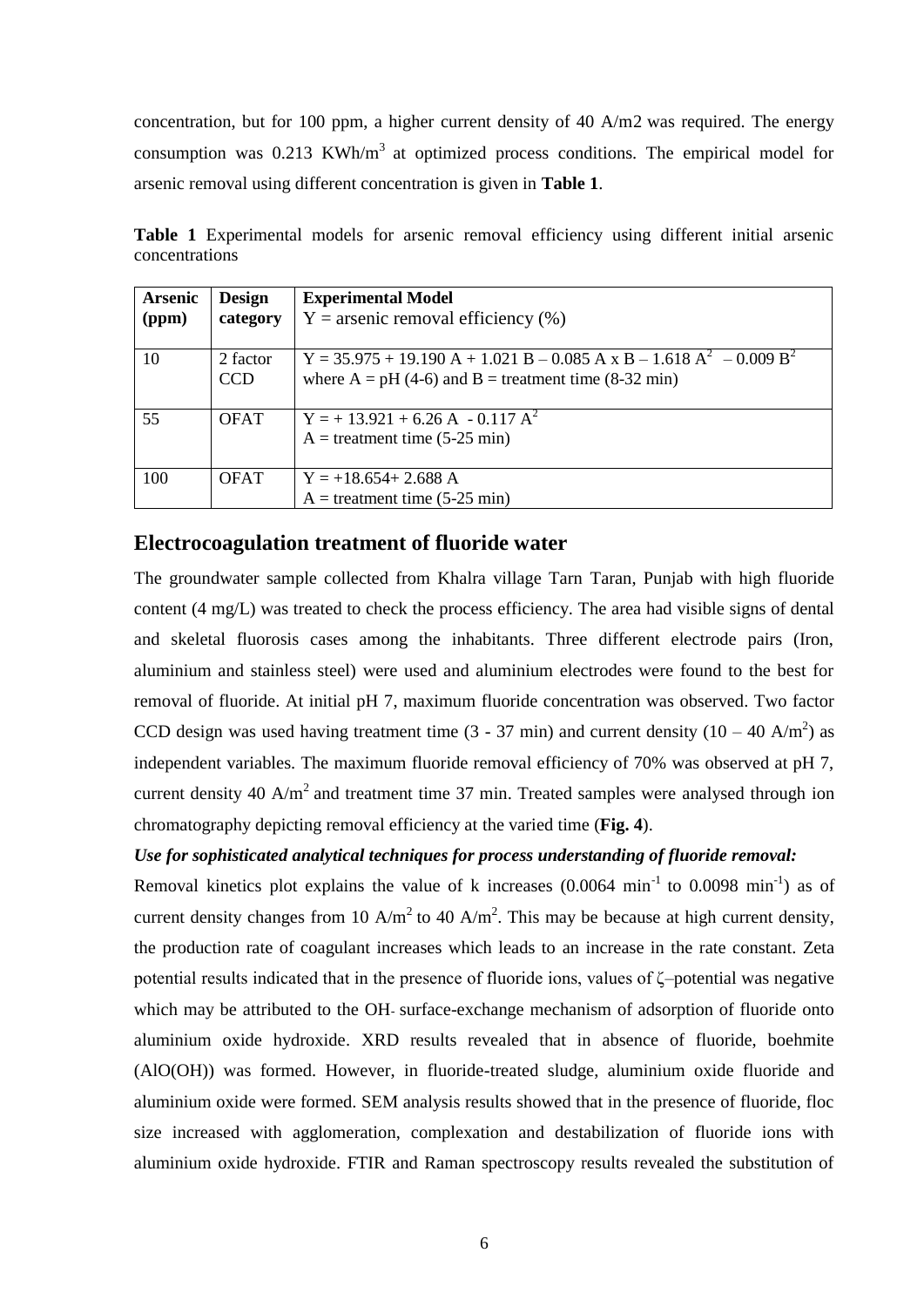the hydroxyl group by fluoride and occurrence of dimeric binuclear fluoro-aluminate complexes with three or two fluorine atoms in sludge. The empirical model for prediction of fluoride removal from simulated and real groundwater is given in **Table 2**. To check the interference of arsenic in the removal of fluoride, the groundwater sample was spiked with 300 ppb arsenite. The interference of arsenic was found to reduce fluoride removal efficiency by 6%. To achieve the drinking water discharge standards of 1.5 ppm for flouride, optimized treatment time was found to be 40 min. Under the optimized conditions, the residual fluoride concentration in treated water was found to be 1.2 mg/L with energy consumption of 1.64  $KWh/m<sup>3</sup>$ .

**Table 2** Experimental models for fluoride removal efficiency using different initial fluoride concentrations

| <b>Real groundwater</b>                    | <b>Design</b><br>category | <b>Experimental Model</b><br>$Y =$ Fluoride removal efficiency $(\%)$                        |
|--------------------------------------------|---------------------------|----------------------------------------------------------------------------------------------|
| $Fluoride = 4 ppm$                         | 2 Factor                  | Y = - 20.110 + 0.749 A + 2.368 B – 0.006 A x B - 0.008 A <sup>2</sup> – 0.033 B <sup>2</sup> |
| Chloride = $66$ ppm<br>Sulphate= $168$ ppm | <b>CCD</b>                | A = treatment time (3-37 min) and B = current density (10-40 A/m <sup>2</sup> )              |



**Fig. 4** Ion-chromatography of electrocoagulation treatment of fluoride for real groundwater sample at varied treatment time (0 min, 3 min, 20 min & 37 min)

In conclusion, electrocoagulation is a promising technology for the treatment of highly toxic substance (arsenic) and undesirable constituent in excess (fluoride) in groundwater as per BIS standard IS10500: 2012 as well as industrial effluent with minimum sludge generation.